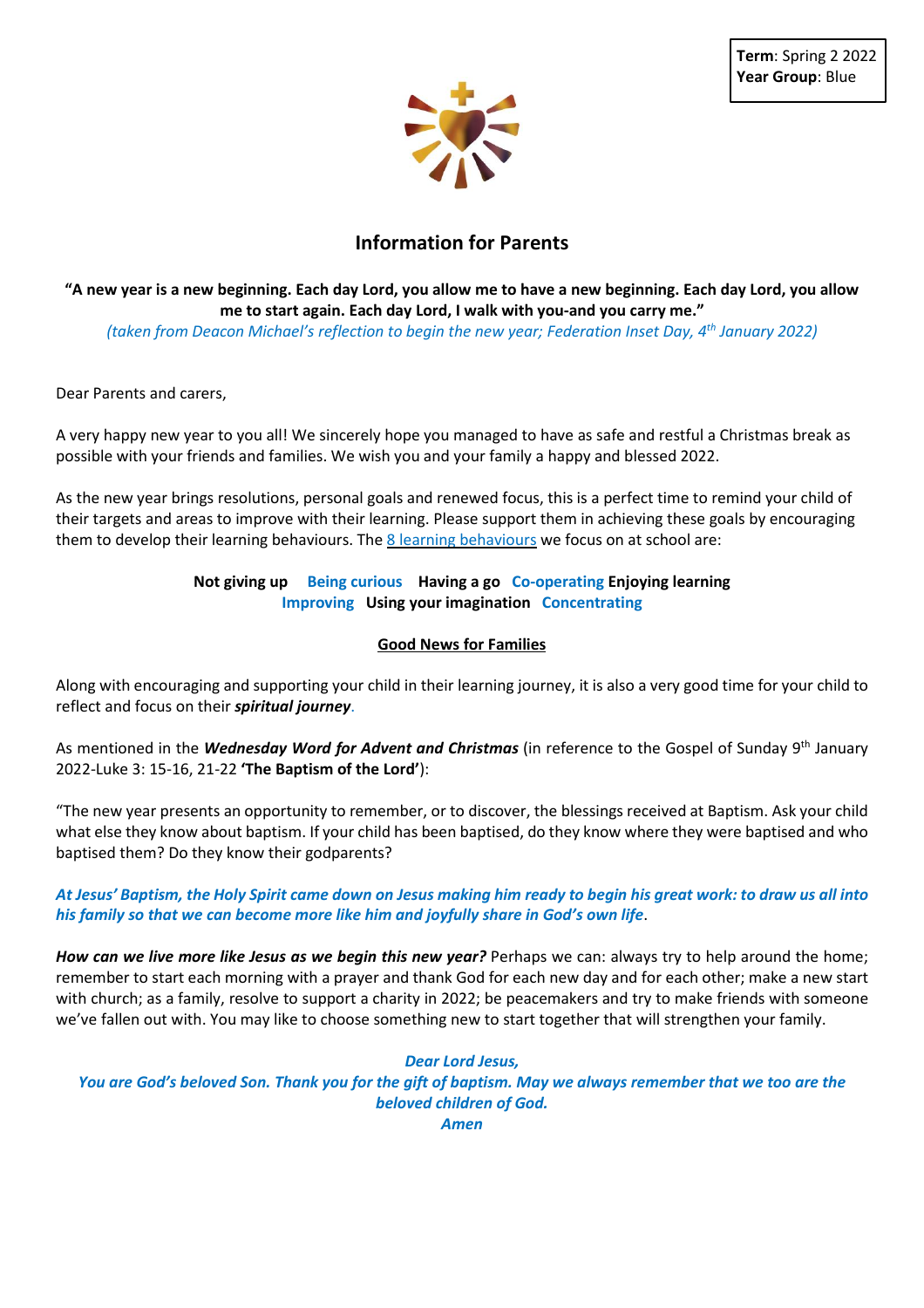| <b>ABC</b><br>.<br>English | Reception/Y1 will be reading traditional tales such as: The Three Little Pigs,<br>Little Red Riding Hood and more they will practise letter formation/pre-<br>writing skills. They will continue to practise phonics through bucket<br>activities as well as practise making sentences through colourful semantics.<br>Year 2 Will be reading The Twits and writing interesting sentences using lots<br>of adjectives and creating character descriptions. They will also be reading<br>A Bear Called Paddington with Mr Porter                        |
|----------------------------|--------------------------------------------------------------------------------------------------------------------------------------------------------------------------------------------------------------------------------------------------------------------------------------------------------------------------------------------------------------------------------------------------------------------------------------------------------------------------------------------------------------------------------------------------------|
| Maths                      | Reception: Will continue to practise number formation to 10 and beyond.<br>They will practise counting accurately to 20. They will continue to develop<br>numeracy skills to find one more and one less than a number to 10. They<br>will be learning how to use concrete objects and a whole-part model to<br>begin to show different ways of sharing a whole number.<br>Year 1/2: will be continuing work on addition, subtraction and place value;<br>beginning with a focus on partitioning and ways to make numbers including<br>number families. |
| ֎ைഴ<br>C©†<br><b>RE</b>    | This term pupils will focus on the Easter Story.                                                                                                                                                                                                                                                                                                                                                                                                                                                                                                       |
| Science                    | This half term, our science topic is 'Growing Plants'. We will learn about<br>what plants need to grow and the different methods of seed dispersal. We<br>will be growing some beans in bags too!                                                                                                                                                                                                                                                                                                                                                      |
| Geography/History          | Geography: We will be traveling to a different country in each continent<br>and finding out some of the differences and similarities we have with the<br>people who live there.                                                                                                                                                                                                                                                                                                                                                                        |